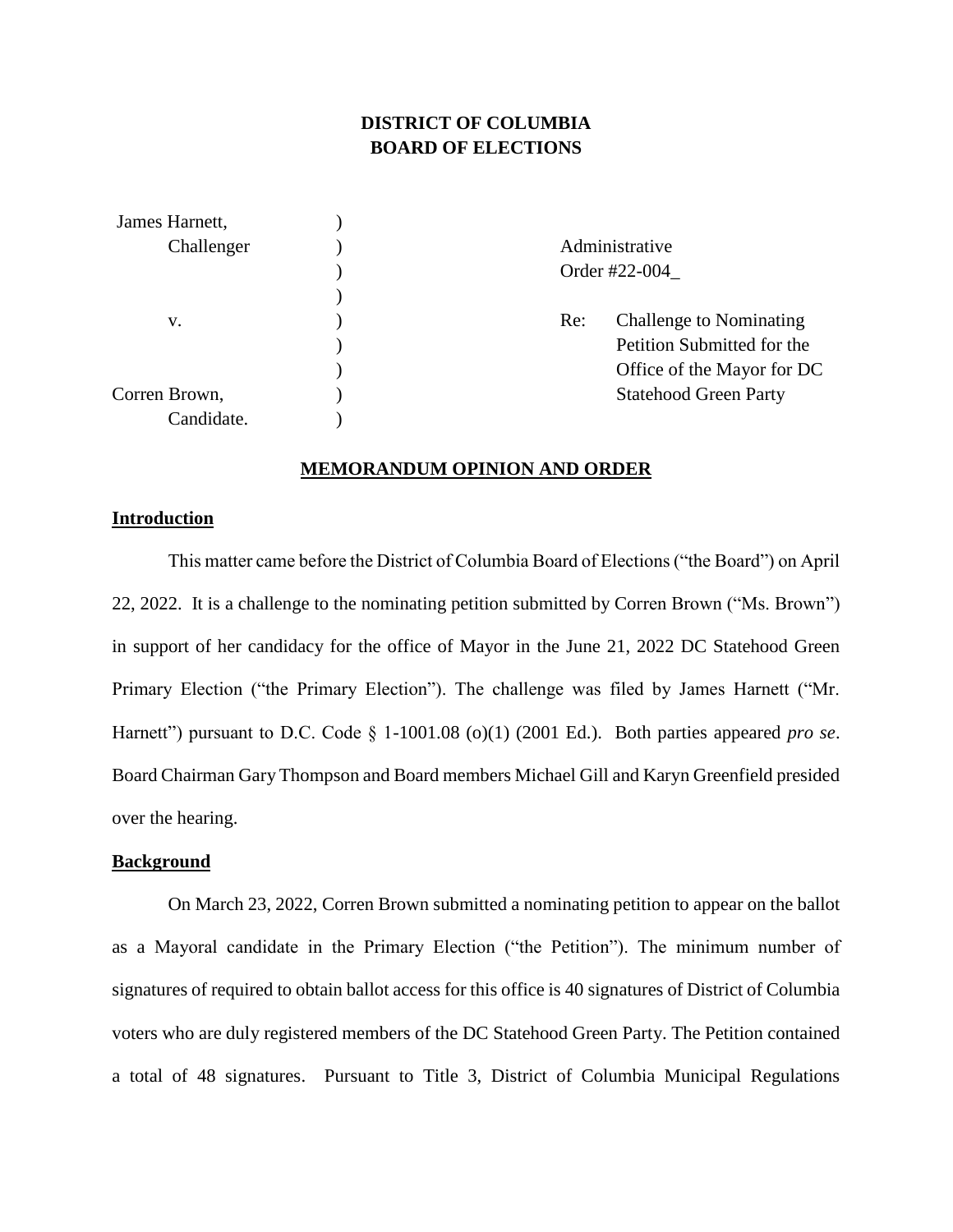(D.C.M.R.) § 1603.1, Karen F. Brooks, the Board of Elections' Registrar of Voters ("the Registrar"), accepted all 48 signatures for review.

On March 26, 2022, the Petition was posted for public inspection for 10 days as required by law. On April 3, 2022, the Petition was challenged by Mr. Harnett, a registered voter in the District of Columbia.

Mr. Harnett filed challenges to a total of 12 signatures pursuant to Title 3 D.C.M.R. § 1607.1 of the Board's regulations on the grounds that that some signers were not registered, and other signers were not registered to vote in the same party as the candidate at the time the petition was signed.

## **Registrar's Preliminary Determination**

The Registrar's review of the challenge indicated that a total of nine of the 12 signature challenges were valid. Specifically, the Registrar found that one (1) challenge was valid because the signer was not registered at the time the petition was signed, and that eight challenges were valid because the signers were not registered to vote in the same party as the candidate at the time the petition was signed. Accordingly, the Registrar preliminarily determined that the Petition contained 39 presumptively valid signatures, which is one signature below the number required for ballot access.

#### **April 18, 2022 Pre-Hearing Conference**

Pursuant to title 3 D.C.M.R. § 415.1, the Office of the General Counsel convened a prehearing conference with both parties on Monday, April 18, 2022. In her findings report issued prior to the prehearing conference, the Registrar indicated that the number of valid challenges did not leave Ms. Brown with the requisite number of signatures to qualify for ballot access. The Registrar also provided a report outlining her determinations with respect to the validity of each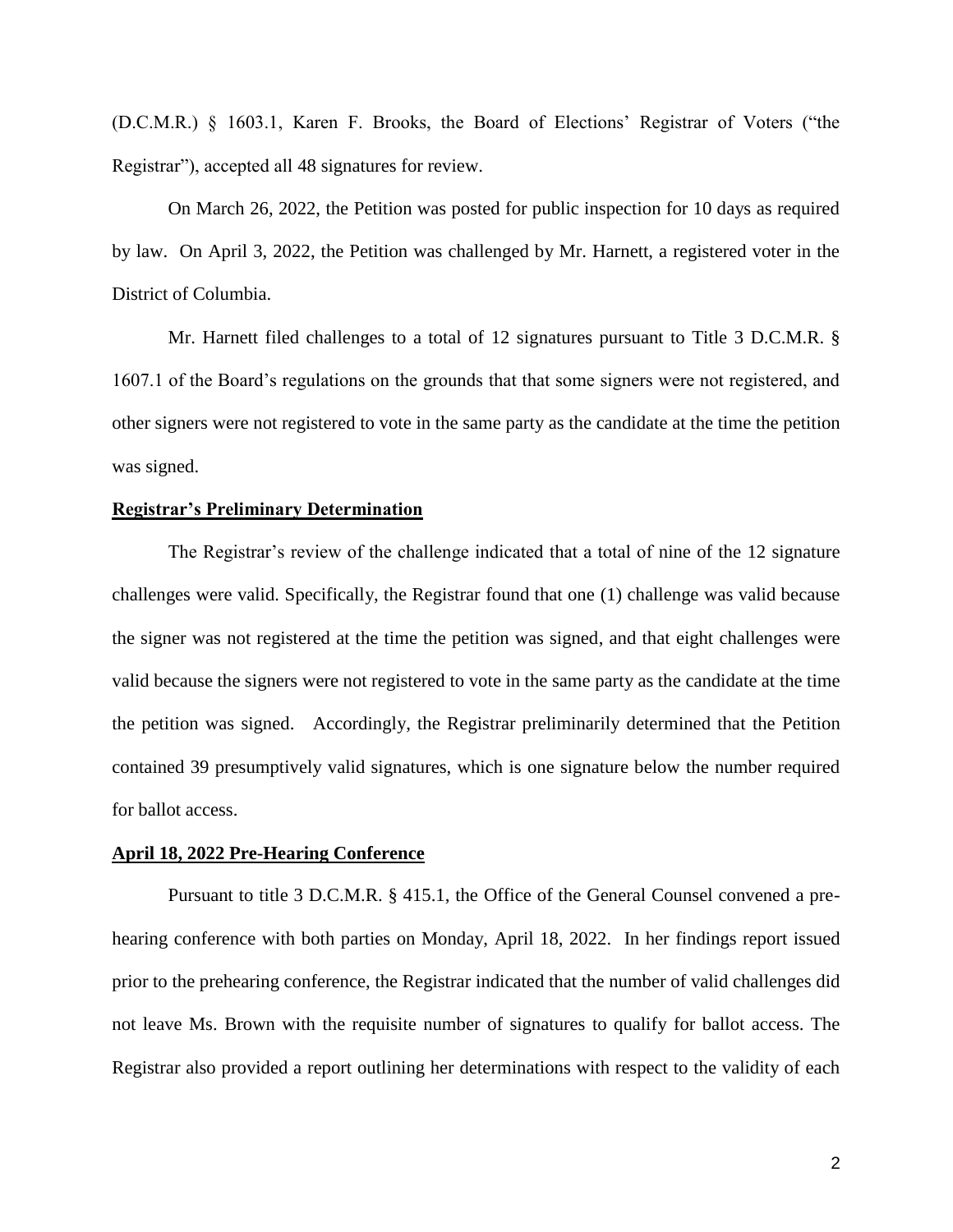signature challenged, as well as a key code explaining the notations she used to indicate the basis for upholding or denying each challenge.

During the prehearing conference, David Schwartzman appeared as a witness on behalf of Ms. Brown. Mr. Schwartzman, who was also a circulator for Ms. Brown, stated that the Petition actually contained 50 signatures. He asserted that the signature of a voter named "Brian Becker" was missing. The Registrar clarified, and Mr. Schwartzman accepted, that the Petition actually contained only 48 signatures. Moreover, despite Mr. Schwartzman's claim that he personally collected Brian Becker's signature, a review of all nine petition pages during the pre-hearing conference revealed that that name did not appear on any of the petition sheets submitted.

In addition, understanding that Ms. Brown had not signed her own petition, Mr. Schwartzman argued that the Board should credit Ms. Brown's submission of the Petition and her signature as a circulator on two pages as a substitute for her signature, and then count that substitute in the overall total signatures submitted. In support of this contention, Mr. Schwartzman argued that a candidate submitting a nominating petition is obviously endorsing themselves for the position, and thus their submission should be counted *pro forma* as a signature in fulfillment of the minimum signature requirement. Mr. Harnett asserted his disagreement with this argument.

### **Discussion**

The minimum number of signatures of required to obtain ballot access for this office is 40 signatures of District of Columbia voters who are duly registered members of the DC Statehood Green Party. As a result of the challenge filed by Mr. Harnett, the Board finds that the Petition contained a total of 39 valid signatures - one signature below the minimum number required for ballot access. While Mr. Schwartzman argues that the Board should automatically add one signature for each candidate because their submission is a self-endorsement of their candidacy,